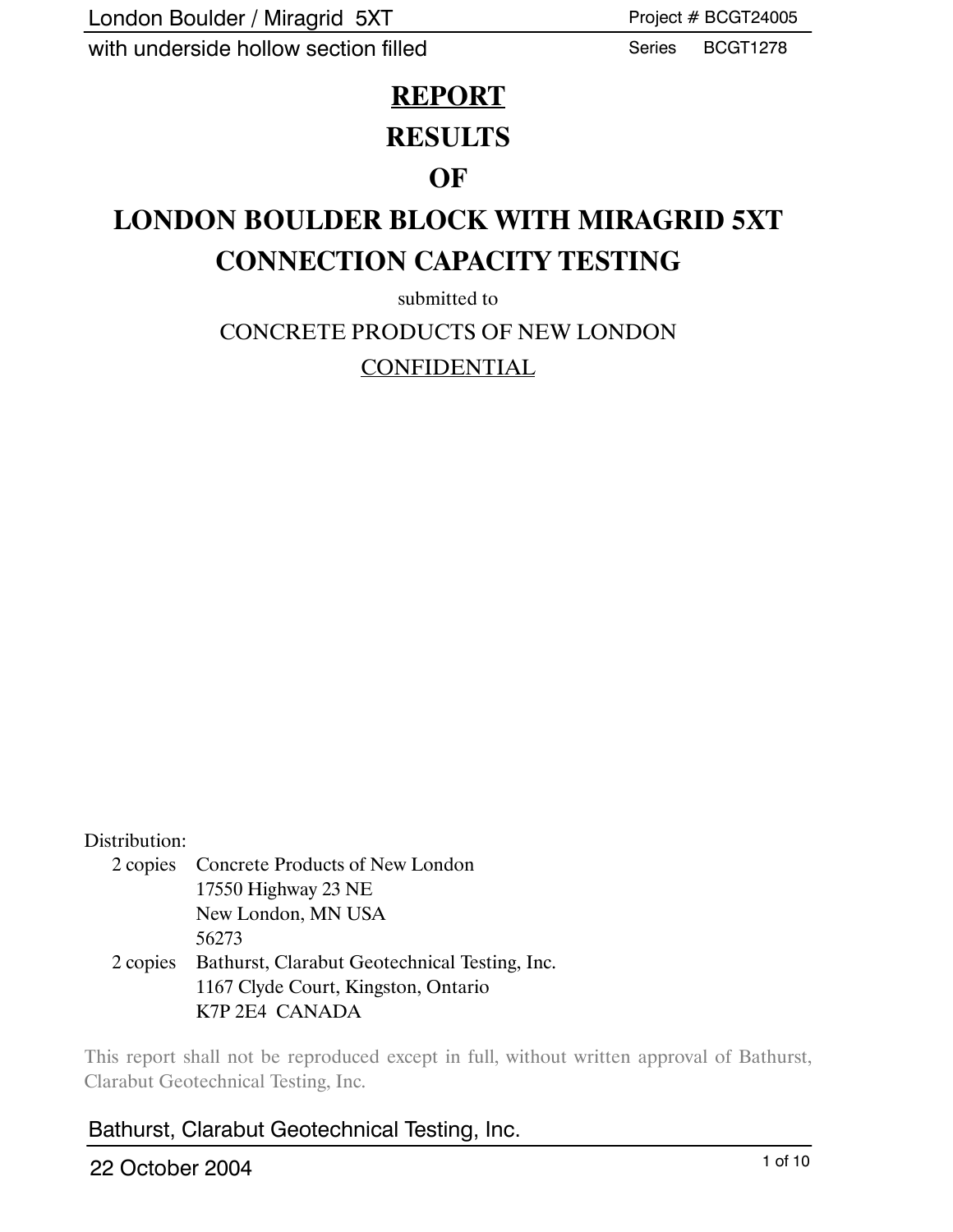London Boulder / Miragrid 5XT

with underside hollow section filled

#### Project # BCGT24005

Series BCGT1278

#### **Introduction**

This report gives the results of a connection testing program carried out to evaluate the mechanical/frictional performance of the connection between modified London Boulder<sup>®</sup> modular concrete block units manufactured by Concrete Products of New London and Miragrid $\mathscr{\mathcal{B}}$  5XT geogrid.

The test program was initiated in response to an Email authorization to proceed from Mr. Kelly Morrell of Concrete Products of New London, received 23 April 2004*.*

The tests were carried out at the laboratories of Bathurst, Clarabut Geotechnical Testing, Inc. in Kingston, Ontario, under the supervision of Mr. Peter Clarabut.

#### **Objectives of test program**

The facing-geogrid connection between London Boulder concrete block units and Miragrid 5XT geogrid was investigated using a large-scale connection test apparatus.

The principal objective of the testing was to evaluate the mechanical/frictional performance of these connections. A second objective was to make preliminary recommendations for the selection of long-term tensile connection capacities to be used in the design and analysis of geogrid-reinforced soil wall systems that employ modified London Boulder blocks in combination with Miragrid 5XT geogrid.

#### **Materials**

London Boulder blocks are semi-solid concrete blocks weighing approximately 2200 pounds per unit. The nominal dimensions of the block are 42 inches wide (toe to heel) by 18 inches high by 48 inches long. The blocks used in this investigation were modified by filling the hollow section on the bottom of the block with concrete. Construction alignment is achieved by means of a concrete lip located at the back and bottom of the block. The installation arrangement is illustrated in **Figure 1**. A photograph of the London Boulder block unit is shown in **Figures 2** and **3**. The blocks used in this series of tests were supplied by Concrete Products of New London and were received at our laboratory on 23 January 2004 and designated as BIC 00-156 and BIC 00-157.

Miragrid 5XT is a coated bi-directional grid composed of 100% polyester multifilament yarn with a tensile strength of 4300 lb/ft in the machine direction (based on ASTM D 6637 method of test and reported in the 2003 GFR Specifier's Guide, published December 2002). The Miragrid 5XT used in this connection series was from roll #31004881/03345-1-1 and received at our laboratory on 23 January 2004.

#### **Apparatus and general test procedure**

The method of test used in this investigation follows that reported by Bathurst and Simac (1993) and recommended by the NCMA (Simac et al. 1993) and ASTM D 6638. A brief de-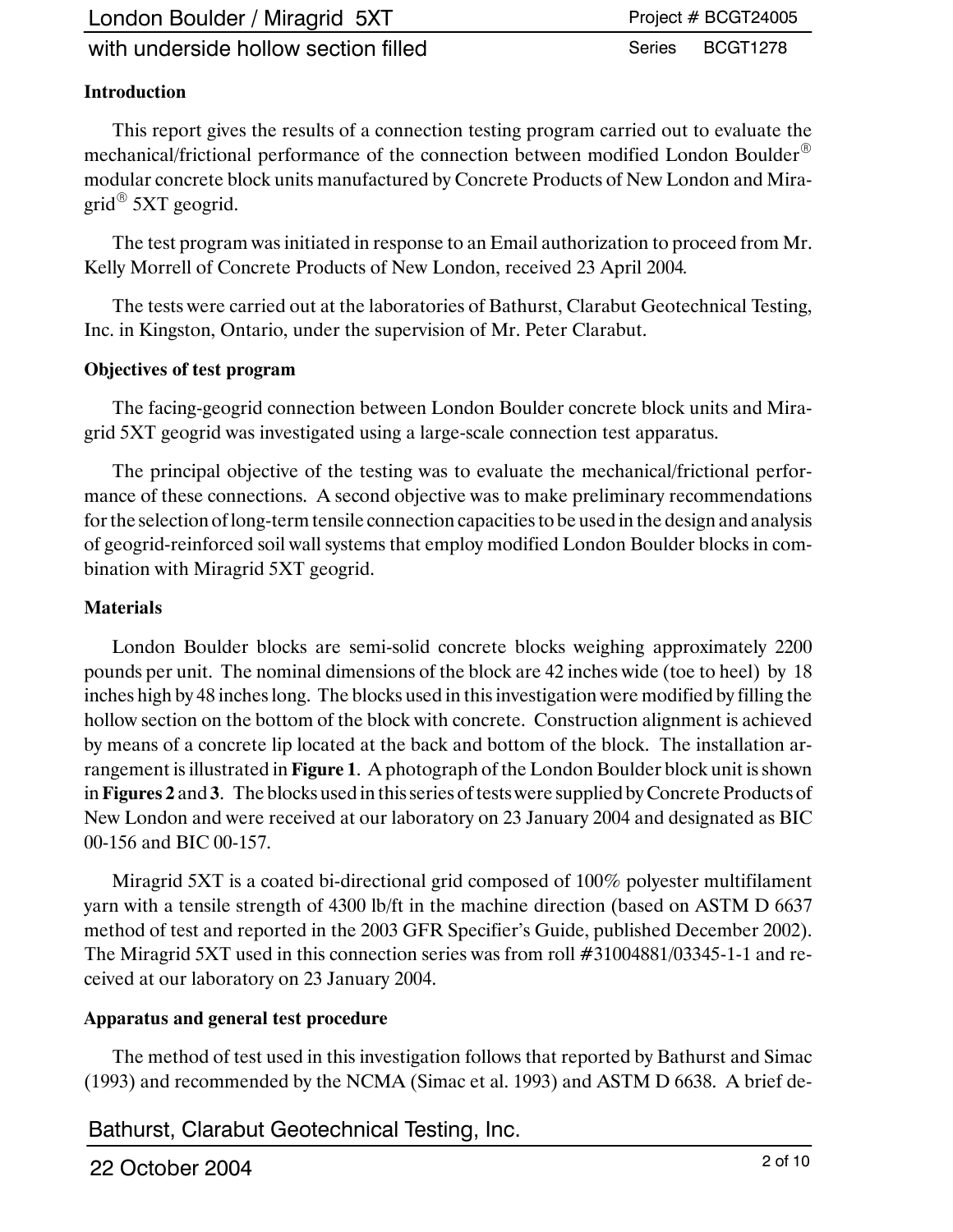| London Boulder / Miragrid 5XT        | Project # BCGT24005 |
|--------------------------------------|---------------------|
| with underside hollow section filled | Series BCGT1278     |

scription of the apparatus and test methodology is presented here. The test apparatus used to perform the tests is illustrated in **Figure 1**. The test apparatus allows tensile loads of up to 35,000 pounds to be applied to the geogrid while it is confined between two block layers. The facing blocks were laterally restrained and surcharged vertically. Strips of geogrid reinforcement 39 inches (1 meter) wide were attached to a roller clamp and the geogrid extended over the lower facing block. The next block was then placed over the geogrid simulating the technique that would be used in the field. Two wire-line LVDT(s) were connected to the geogrid to measure geogrid displacement at the back of the blocks. Wall heights were simulated by placing one block course over the interface and applying an additional surcharge load using the vertically-oriented hydraulic jack shown in**Figure 1**. A gum rubber mat was placed over the top layer of blocks to ensure a uniform distribution of vertical surcharge pressure. The connection force was applied at a constant rate of displacement (i.e. 0.75 inches/minute) using a computercontrolled hydraulic actuator. The load and displacements measured by the actuator and the LVDT(s) were recorded continuously during the test by a microcomputer/data acquisition system. All blocks used in the tests were visually inspected to confirm that they were free of defects. Each test was continued until there was a sustained loss in connection strength due to geogrid longitudinal member failure. Following each test, the blocks were removed and the geogrid examined to confirm failure modes. A virgin specimen of geogrid was used for each test.

The only variable in this series of connection tests was the magnitude of surcharge load.

#### **Test program**

The surcharge loads used in the test program are given in **Table 1**. Also tabulated are the failure loads observed for each test.

#### **Test results**

A summary of tensile loads at peak capacity and after 3/4 inch displacement is given in **Figure 4**.

The peak connection strength between London Boulder units and Miragrid 5XT for walls between 2.4 and 14.8 feet in height ranged between 27 and 41% of the index tensile strength of 4300 lb/ft in the machine direction (based on ASTM D 6637 method of test and reported in the 2003 GFR Specifier's Guide, published December 2002).

Two repeat tests were performed and the results in **Figure 4** illustrate that there is minor variability in connection capacity between nominal identical tests. This variability is less than  $\pm 10\%$  of the mean peak load criterion required by the NCMA (e.g. maximum variability is 3.0%) and is likely the result of small differences in the setting up of the blocks and laying out of the geogrid reinforcement. The trends in data for connection capacities at 3/4 inch displacement and peak connection loads have been plotted using linear curves. The reduced connection capacity at lower surcharge loads may be due to the combined effect of lower surcharge pressure and more grid slippage.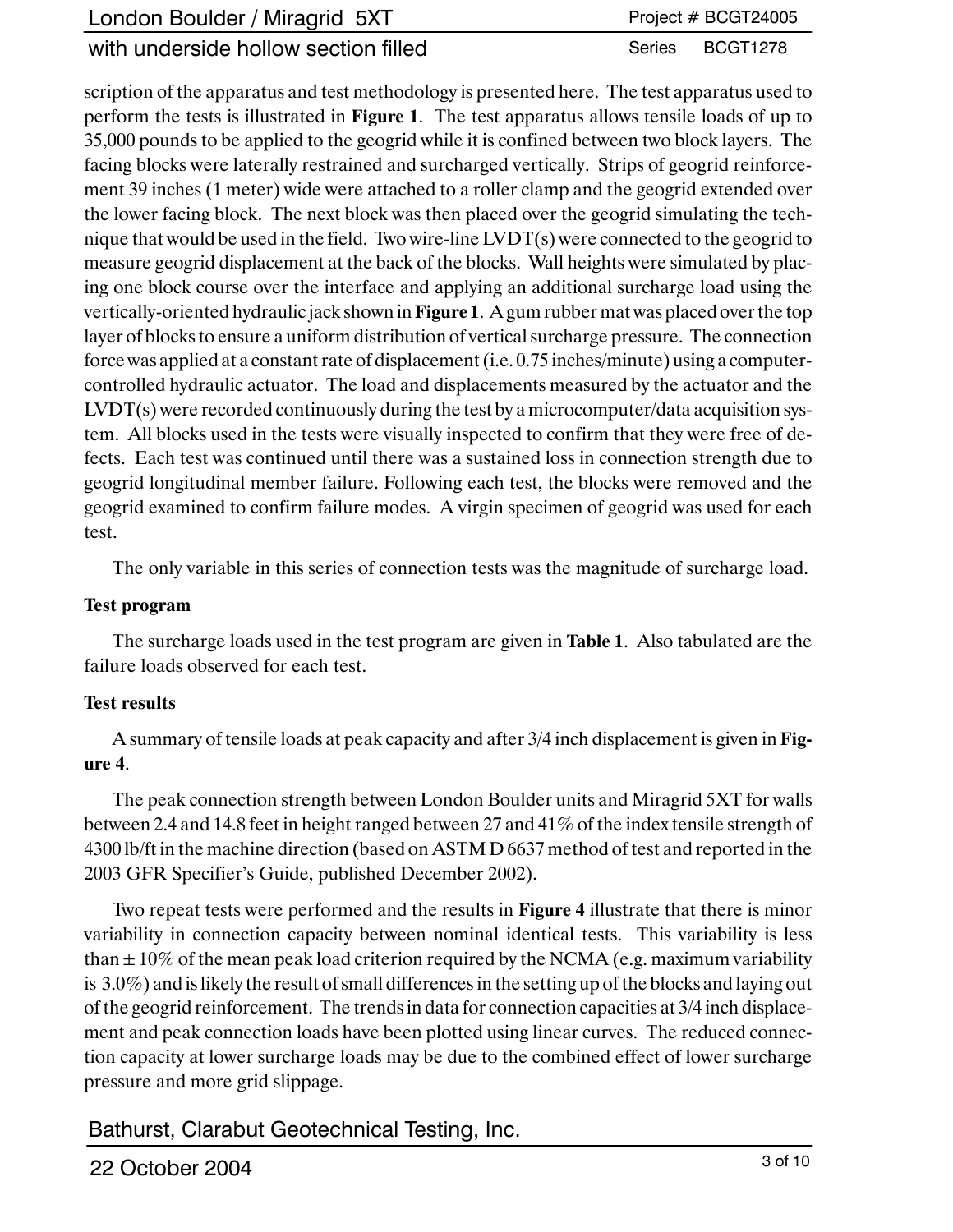| London Boulder / Miragrid 5XT        | Project $# BCGT24005$ |
|--------------------------------------|-----------------------|
| with underside hollow section filled | Series BCGT1278       |

All tests ended in geogrid rupture after large deformation. There was also evidence of slippage of the geogrid within the concrete block-geogrid interface in all tests. Geogrid straining and slippage caused abrasion of longitudinal members as the geogrid was pulled across the concrete surfaces. The amount of slippage was seen to diminish with an increase in wall height.

#### **Implications to London Boulder design and construction with Miragrid 5XT geogrid**

The long-term design connection strength in the field must be less than the peak capacity envelope determined in this test series for the same method and quality of construction. The NCMA Segmental Retaining Wall Design Manual (First Edition, 1993) recommends that the design connection capacity at a given surcharge load for a critical wall structure be the lesser of the peak capacity divided by a minimum factor of safety (not less than 1.5) or the capacity based on a 3/4 inch displacement criterion. The *design* curve in **Figure 5** is controlled by the 3/4 inch displacement criterion.

The design capacity envelope illustrated in **Figure 5** should be used with caution. The actual design capacity envelope should be lower if the quality of construction in the field is less than that adopted in this controlled laboratory investigation and/or lower quality concrete is used in the manufacture of the blocks. For example, the interface concrete surfaces should be free of debris before placement of geogrid and blocks in order to minimize abrasion to the geogrid and to maximize the frictional resistance that is developed at the concrete block-geogrid interface.

Itis very important that production blocks have uniform dimensions so that there is no stepping at the block joints that can lead to non-uniform frictional resistance at the block-geogrid interface, pinching of the geogrid at the block edges and possibly fracture of the concrete units.

#### **Summary of conclusions**

A laboratory testing program was carried out to evaluate the mechanical/frictional connection performance of modified London Boulder modular block facing unitsin combination with Miragrid 5XT geogrid. The following conclusions can be drawn:

- 1. The peak connection strength between London Boulder units and Miragrid 5XT geogrid for walls between 2.4 and 14.8 feet in height ranged between 27 and 41% of the index tensile strength of 4300 lb/ft in the machine direction (based on ASTM D 6637 method of test and reported in the 2003 GFR Specifier's Guide, published December 2002).
- 2. The trends in data for connection capacities at 3/4 inch displacement and peak connection loads have been plotted using linear curves.
- 3. Care must be taken during the installation of London Boulder units in order to prevent accumulation of soil and rock debris at the concrete block-geogrid interface surfaces. This debris may significantly reduce the capacity of the London Boulder facing unit-geogrid system.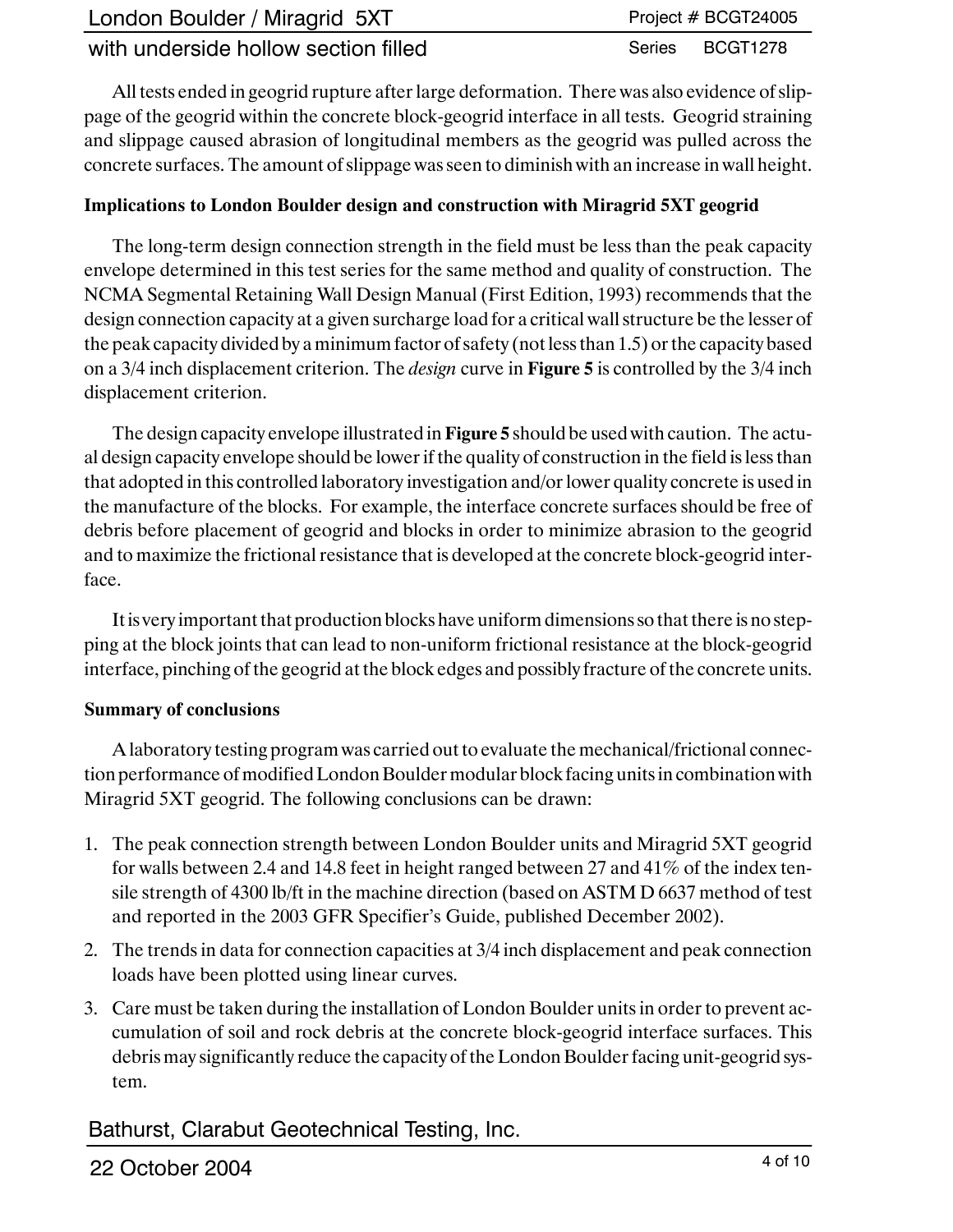| London Boulder / Miragrid 5XT        | Project # BCGT24005 |
|--------------------------------------|---------------------|
| with underside hollow section filled | Series BCGT1278     |

4. The design envelope in **Figure 5** is based on an interpretation of test data as recommended in the NCMA Segmental Retaining Wall Design Manual (First Edition, 1993). The choice of design connection strengths may vary from site to site and quality of construction in the field may require lower design values than those taken from **Figure 5**.

Wart

P. Clarabut, C.E.T.

R. J. Bathurst, Ph.D., P. Eng.

## **REFERENCES**

ASTM D 6638-01. Standard Test Method for Determining Connection Strength between Geosynthetic Reinforcement and Segmental Concrete Units (Modular Concrete Blocks), American Society for Testing and Materials, West Conshohocken, PA 19428-2958, USA

Bathurst, R.J. and Simac, M.R., 1993. Laboratory Testing of Modular Unit/Geogrid Facing Connections, *ASTM Symposium on Geosynthetic Soil Reinforcement Testing Procedures*, San Antonio, 19 January 1993.

Simac, M.R., Bathurst, R.J., Berg, R.R. and Lothspeich, S.E., 1993. *NCMA Segmental Retaining Wall Design Manual (First Edition),* National Concrete Masonry Association*,* 2302 Horse Pen Road, Herndon, VA 22071-3406.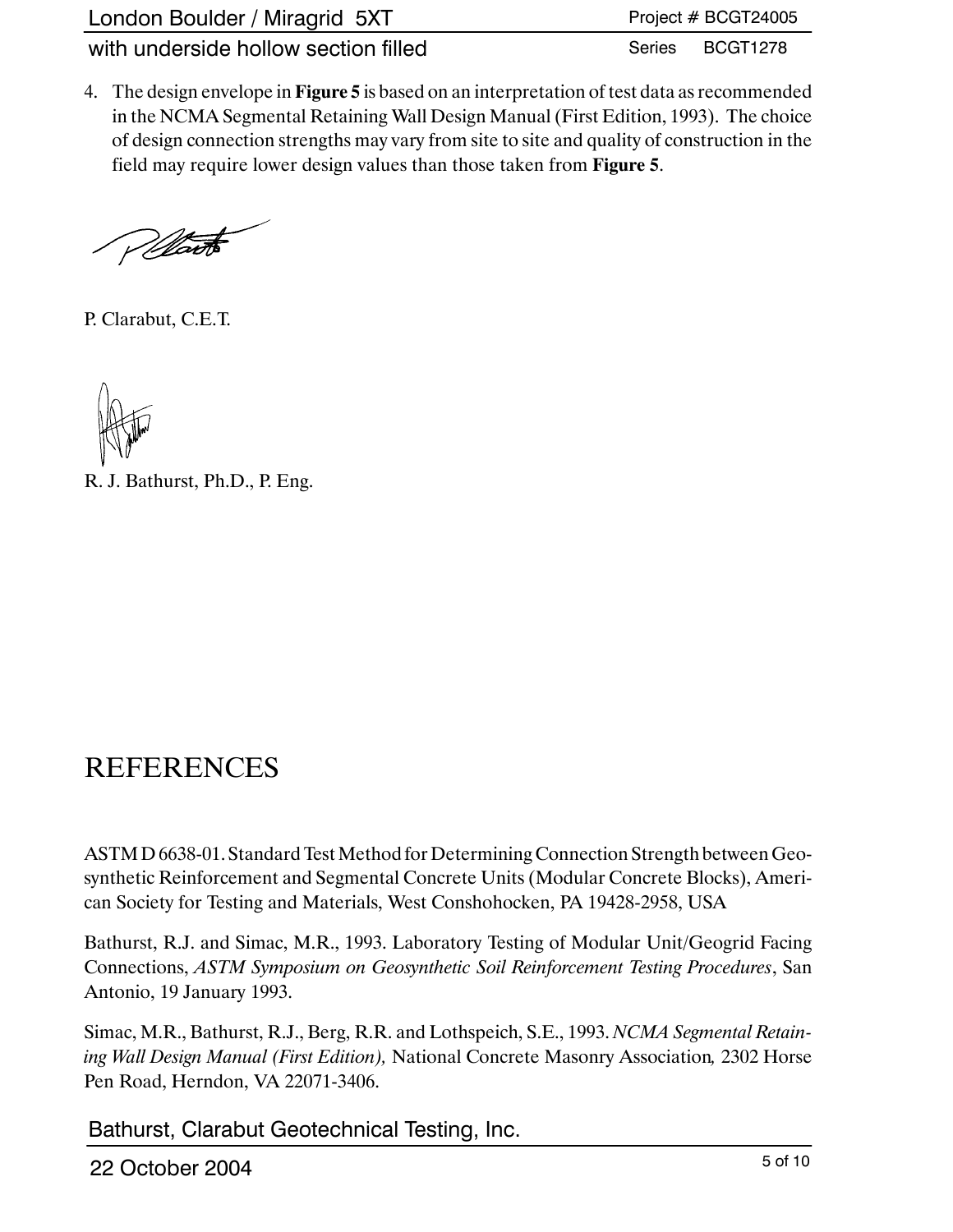# **Table 1**

Test Program:

London Boulder modular block unit - Miragrid 5XT geogrid connection (with underside hollow section filled)

| Test<br>number | normal<br>load<br>(lb/ft) | approximate<br>wall height<br>(feet) | approximate<br>number of<br>blocks | tensile capacity<br>(lb/ft) at $3/4$ inch<br>displacement | peak tensile<br>capacity (lb/ft) |
|----------------|---------------------------|--------------------------------------|------------------------------------|-----------------------------------------------------------|----------------------------------|
|                | 827                       | 2.4                                  | 1.6                                | 602                                                       | 1143                             |
| 2              | 1682                      | 4.9                                  | 3.3                                | 614                                                       | 1575                             |
| 3              | 2503                      | 7.3                                  | 4.9                                | 798                                                       | 1494                             |
| $\overline{4}$ | 3330                      | 9.8                                  | 6.5                                | 1071                                                      | 1593                             |
| 5              | 4196                      | 12.3                                 | 8.2                                | 993                                                       | 1620                             |
| 6              | 5040                      | 14.8                                 | 9.8                                | 1148                                                      | 1746                             |
| 7              | 2503                      | 7.3                                  | 4.9                                | 710                                                       | 1440                             |
| 8              | 2509                      | 7.3                                  | 4.9                                | 812                                                       | 1521                             |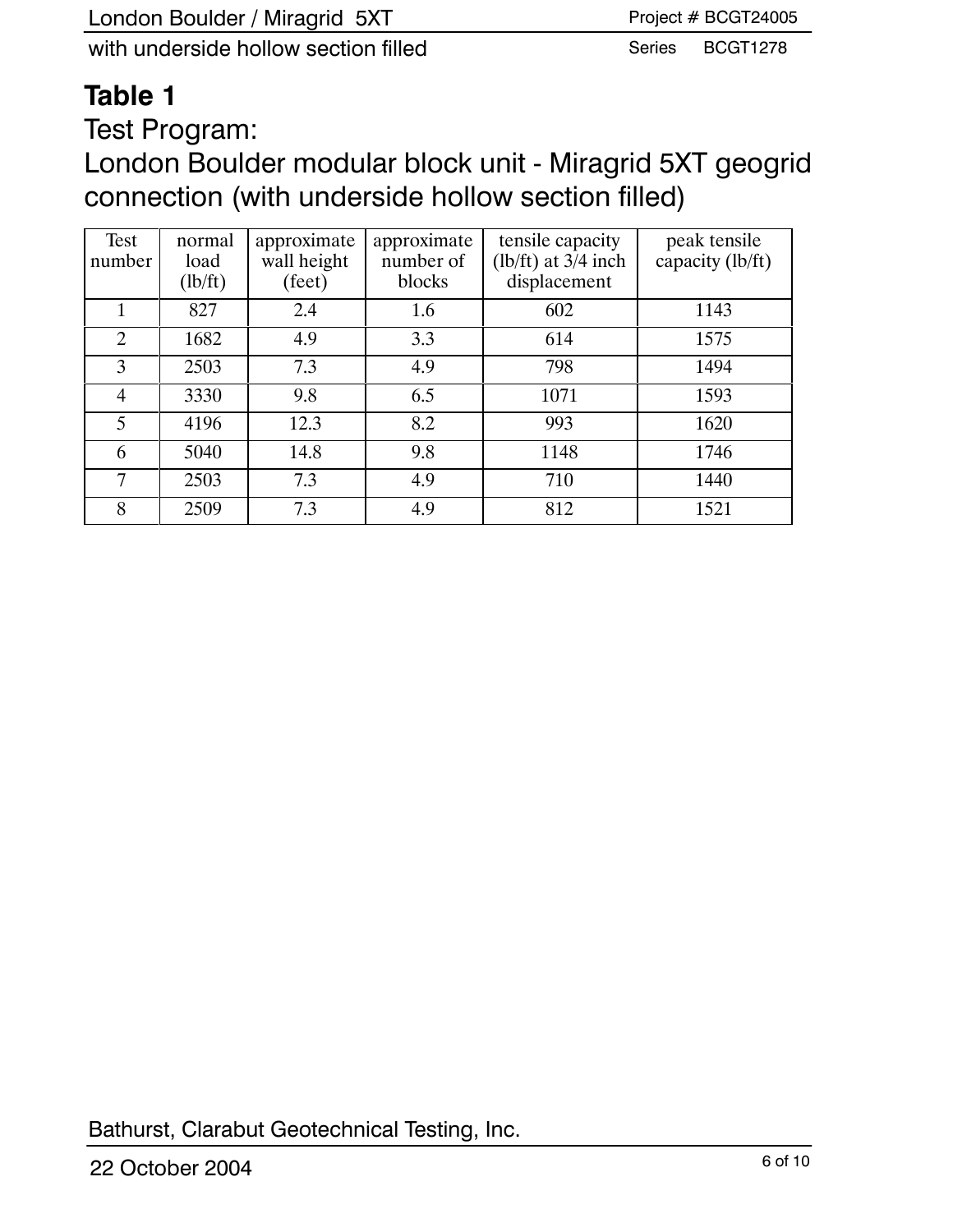

Figure 1: Schematic of connection test apparatus showing London Boulder units and Miragrid 5XT reinforcement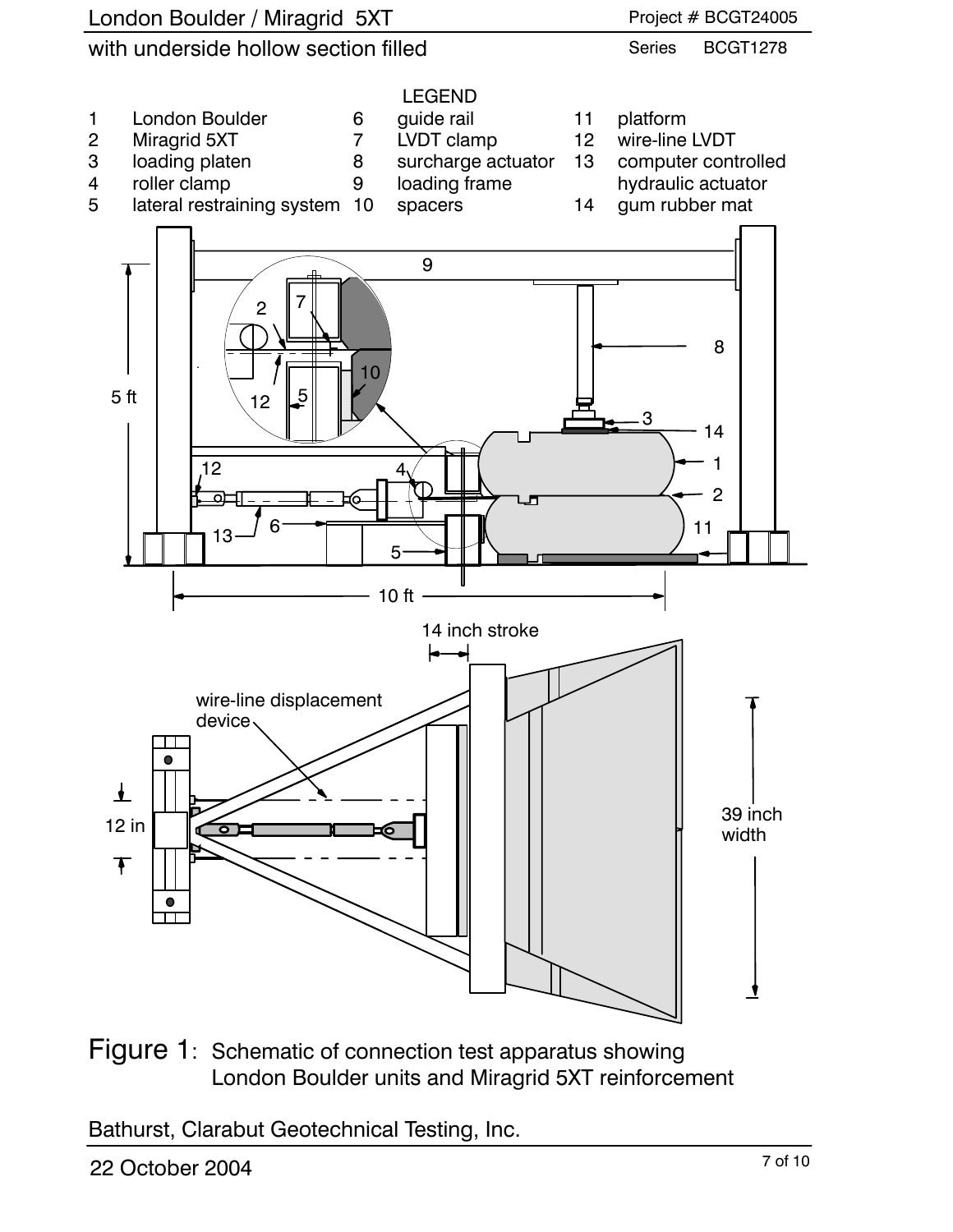#### Series BCGT1278



Figure 2: Photograph of the London Boulder block in the connection test apparatus



Figure 3: Photograph of the bottom of the London Boulder block showing the concrete filled section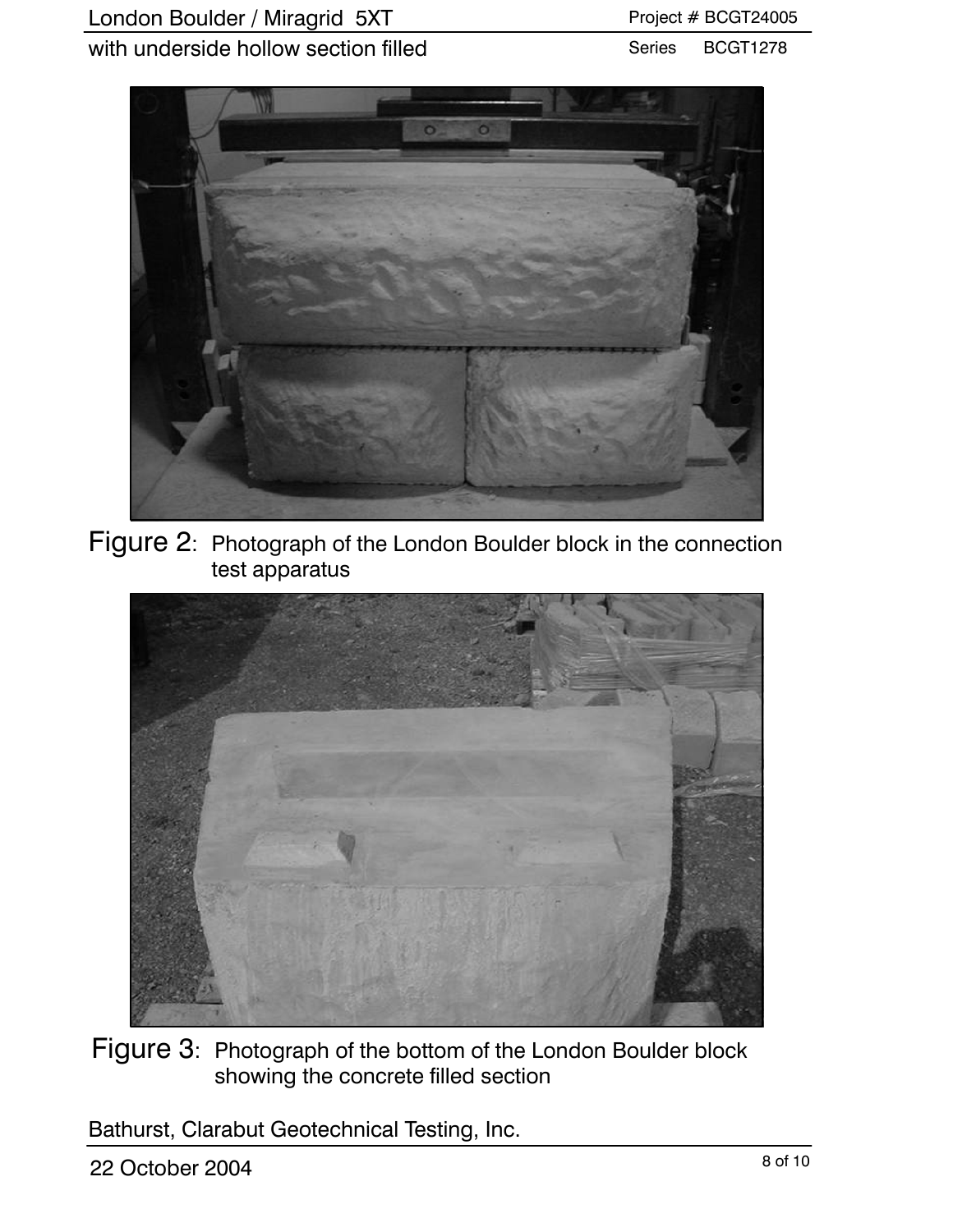with underside hollow section filled

Series BCGT1278



Figure 4: Summary of connection capacities for London Boulder block units (underside hollow section filled with concrete) and Miragrid 5XT geogrid